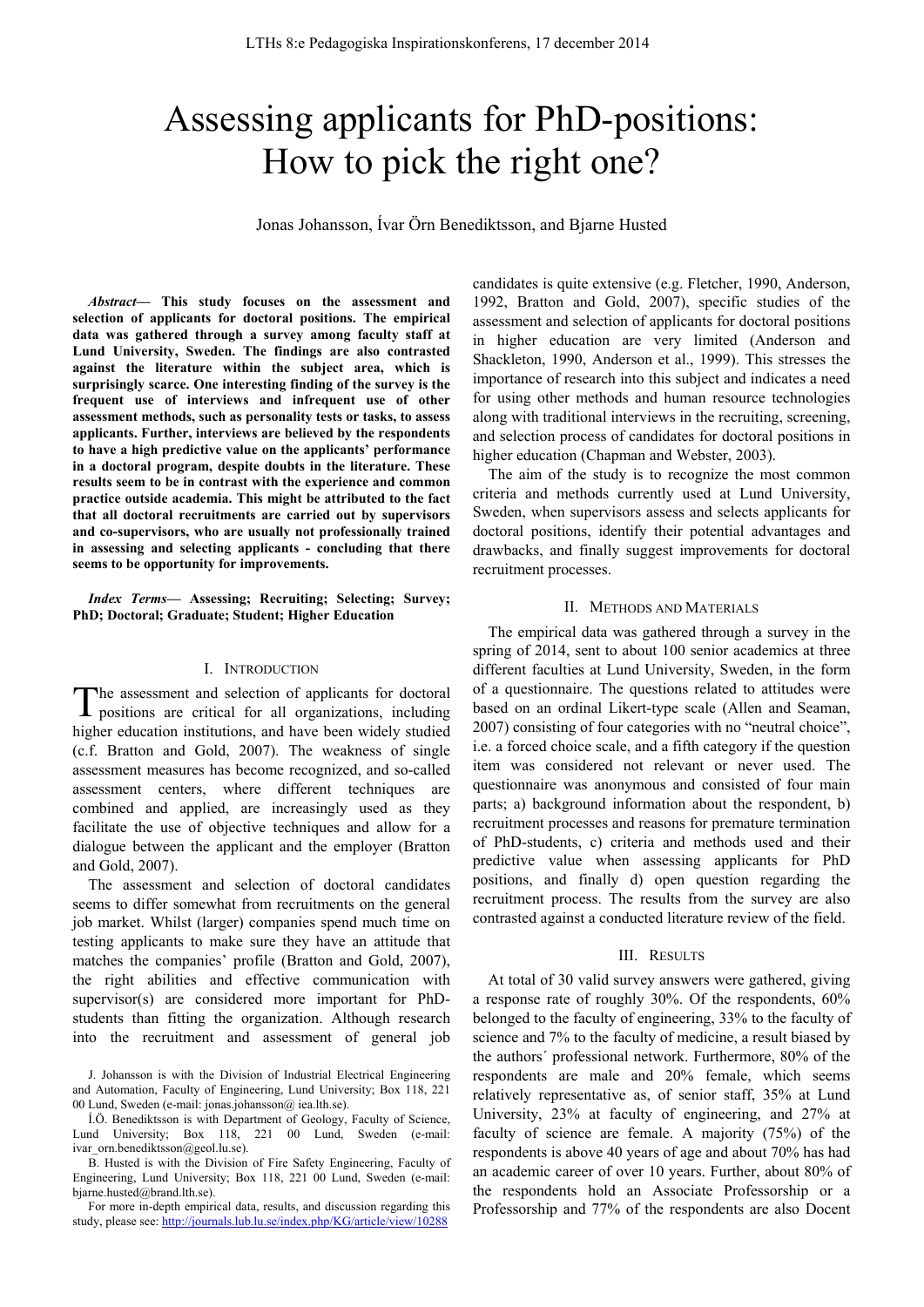(reader) competent. It is hence believed that the survey result hold some validity.

Noteworthy is the fact that the supervisor (90%) or cosupervisor (10%) is the main responsible for the assessment of PhD-applicants, i.e. there is a clear coupling between the person carrying out the assessment and the person later responsible for the supervision – having a positive effect on the validity of the study. None chose the categories Head of Department, Head of Division or External recruitment body as main responsible for the recruitment. The respondents had recruited and supervised a total of 231 PhD-students, of which 92 (40%) was currently enrolled and 16 (7%) had prematurely terminated their studies. On average, each respondent had recruited and supervised 8 PhD-students with 3 PhD-students currently enrolled (Fig. 1). About 37% of the respondents have had one or several PhD-students prematurely terminating their studies.



Fig. 1 Number of finished, currently enrolled, and prematurely terminated PhD-students (y-axis) for each of the respondents (x-axis).

The main reasons for why PhD-students prematurely end their studies (from the view of the respondent) seem to be related to the lack of motivation (30%), the ability of the student (30%) (roughly equally distributed among lacking writing, learning or social abilities), and employment outside the university (24%). Family (7%), health issues (3%), change of university (3%) and misunderstanding of the PhD-education (3%) are other, less frequent, reasons.

The result concerning methods used and their perceived predictive value are given in Fig. 2 and 3. For some of the statistical analysis it is assumed that the ordinal Likert-type data also can be used as interval data, which might not be accurate (Allen and Seaman, 2007). However, the median values in Fig. 2 can be used to draw valid conclusions regarding rank comparisons. A few of the respondents also added that they use task-oriented evaluations and background checks of the applicant as evaluation methods.

In total seven open reflections on the recruitment process was also gathered. Some indicated that it was difficult to make a good assessment of actual contribution of previous work by the applicant, e.g. grades from abroad, and applicant's ability to think, plan and work independently. One pointed out that since assessment is hard; the doctoral project often has to be adapted to the student's ability rather than the other way around. Some also stated that many recruitments are internal (i.e. previous knowledge of the applicant), which is also the method with highest predictive value, i.e. a "safe" choice for supervisors, but might lead to a less diversity than actually desired.



Fig. 2 (Upper) The frequency of use of criteria/methods when assessing applicants for a PhD position. (Lower) The predictive value of the criteria and methods used when assessing PhD applicants for their performance in a PhD program. (Both) Black mark is median, dark blue line 25th and 75th percentiles, light blue thin lines indicates most extreme points not considered as outliers, and red 'x' are outliers (approximately outside +/-2.7 standard deviations or 99.3% of the values if normal distribution).



Fig. 3 Correlation between the use of the methods (x-axis) and their predictive value (y-axis) based on mean values of the respondents answers.

## IV. DISCUSSION

Based on the four research questions behind the study the results are discussed below:

*What is the main reason for PhD students terminating their study prematurely?* The conducted survey only included 30 responses from staff at three faculties at Lund University; hence its generalizability is hard to validate. However, the results related to the frequency (7% dropout rate) and reasons of premature termination, as viewed by supervisors, seem to largely be congruent to findings from a survey aimed at PhD-students (Högskoleverket, 2010). However, supervisors gave lack of ability (30%) as a main reason while PhD-students gave insufficient support from